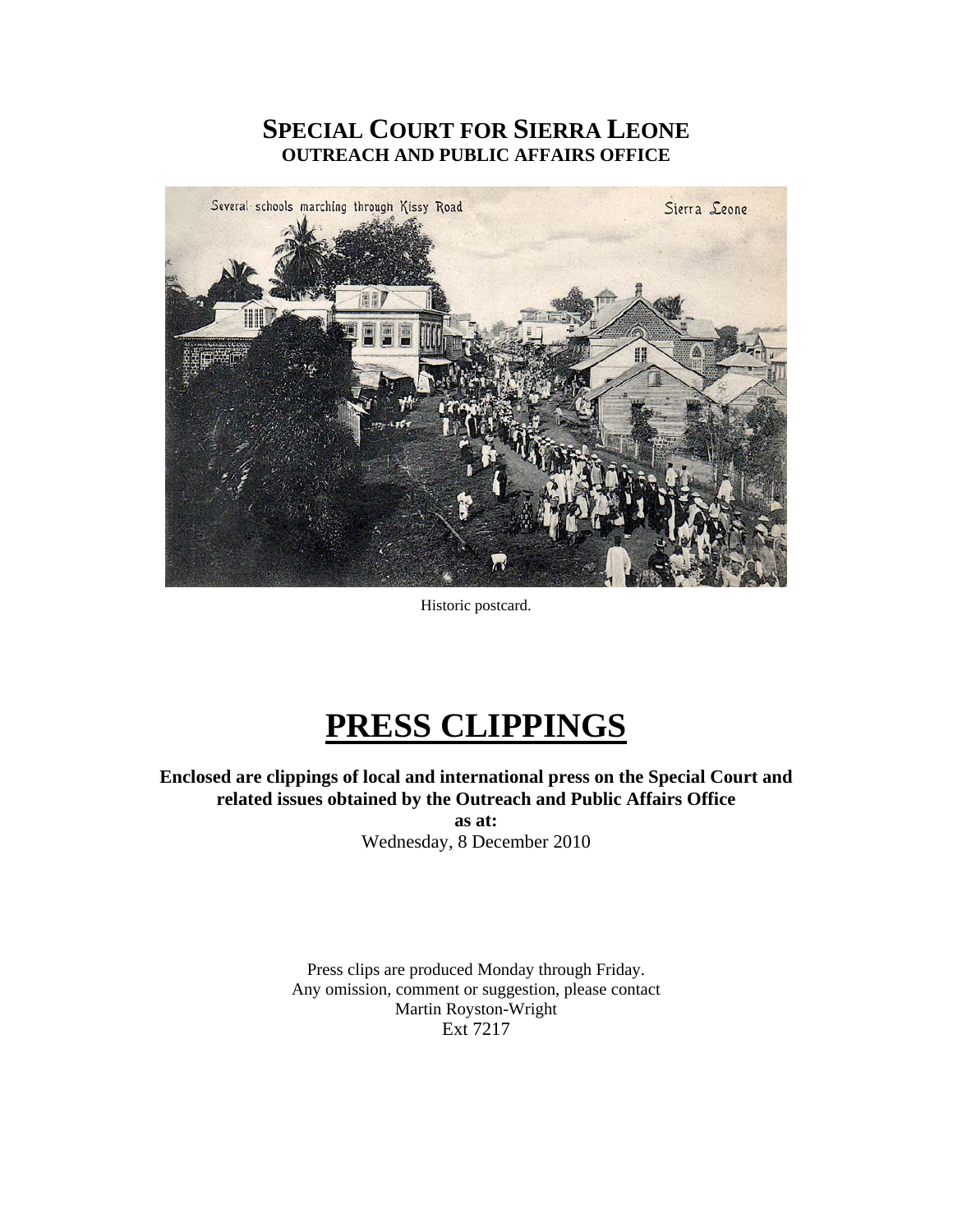# **International News**

| <b>ICTR</b> President Appeals for Solution of Genocide-Acquittals' Relocation / <i>Hirondelle News Agency</i> | Page 3       |
|---------------------------------------------------------------------------------------------------------------|--------------|
| Press Conference on '2010 Gender Report card' on International Criminal Court / UN News                       | Pages 4-6    |
| Cote d'Ivoire: ICC Says Probe into Ivorian War Crimes Continuing / Afrique en Ligne                           | Page 7       |
| Africa: Is ICC Prosecutor Continent's Only Hope for Justice? / The Nation                                     | Pages $8-10$ |
| International Criminal Court Looking into Korean Incidents / CNN                                              | Pages 11-12  |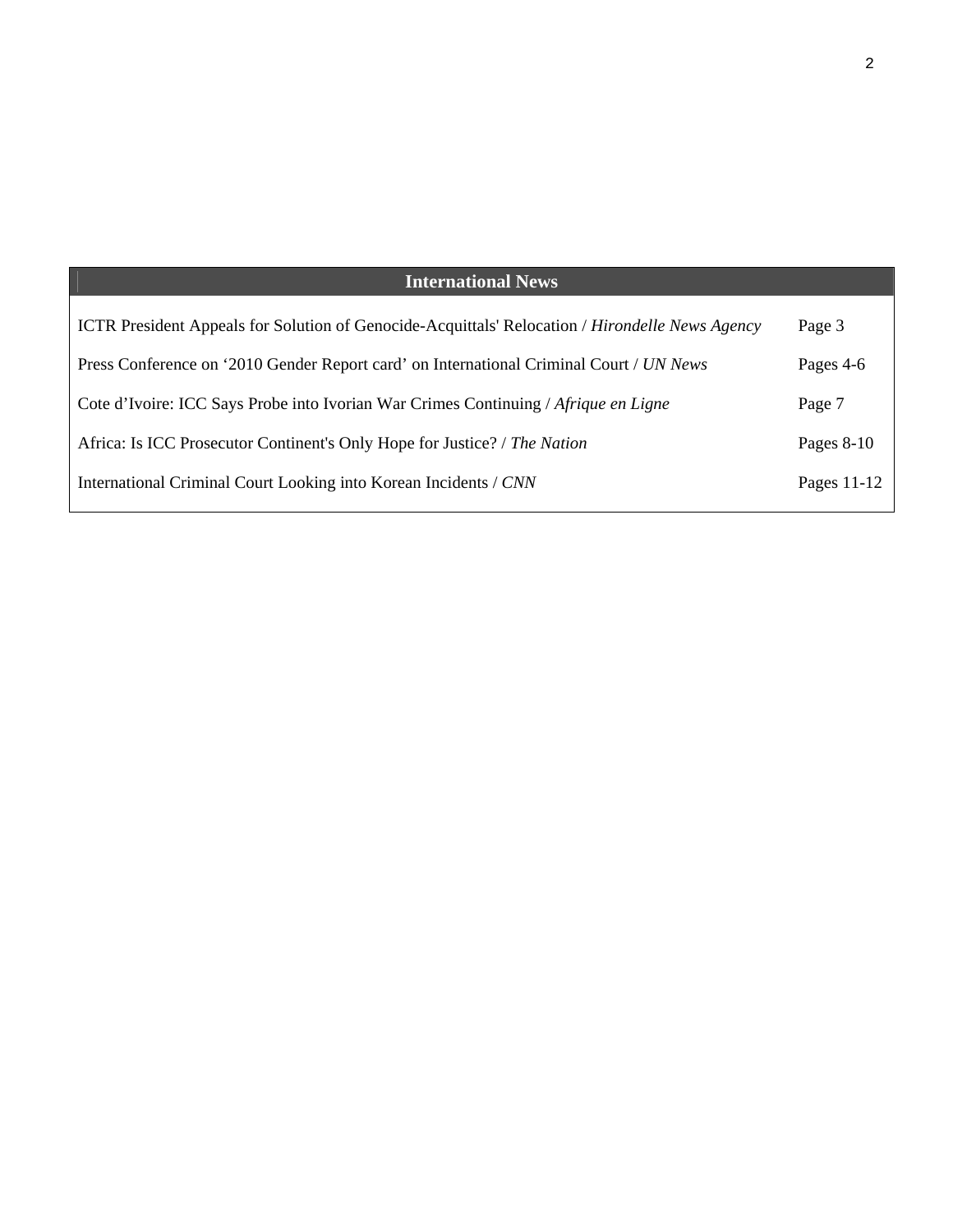Tuesday, 7December 2010

# **ICTR President appeals for solution of genocide-acquittals' relocation**

The president of the International Criminal Tribunal for Rwanda (ICTR), Judge Dennis Byron, has called upon the international community to urgently resolve the problem involving relocation of people who have been acquitted by the Tribunal.

"Despite significant efforts by the registrar, three acquitted persons have still not been resettled and remain in safe houses in Arusha. If this problem is not dealt with in a comprehensive, long-term approach, the interests of justice and the rule of law will not be served," he told the UN Security Council on Monday.

Presenting his six monthly report on the ICTR completion strategy, the president cited an example of former Rwandan Transport Minister Andre Ntagerura, saying it has been four years after the confirmation of his acquittal by the Appeals Chamber.

Other genocide-acquittals staying in the safe house are former military officer, Brigadier General Gratien Kabiligi, who was freed in 2008 and a businessman Protais Zigiranyiraso, a brother-in-law of the late president Juvenal Habyarimana, who was cleared in 2009.

The president added that another similar issue which needed urgent attention involved convicted persons who have served their sentences. "These persons are in a legal vacuum, as we can currently see in one case. There will be many persons in this position in the coming years," he cautioned.

Earlier on the day, the Tribunal Acting Deputy Registrar, Pascal Besnier, had told the Hirondelle News Agency that western countries were hesitating to host genocide-acquittals as their presence may threaten public order. He pointed out, however, that the Tribunal was efficiently dealing with the matter.

FK/ER/GF

© Hirondelle News Agency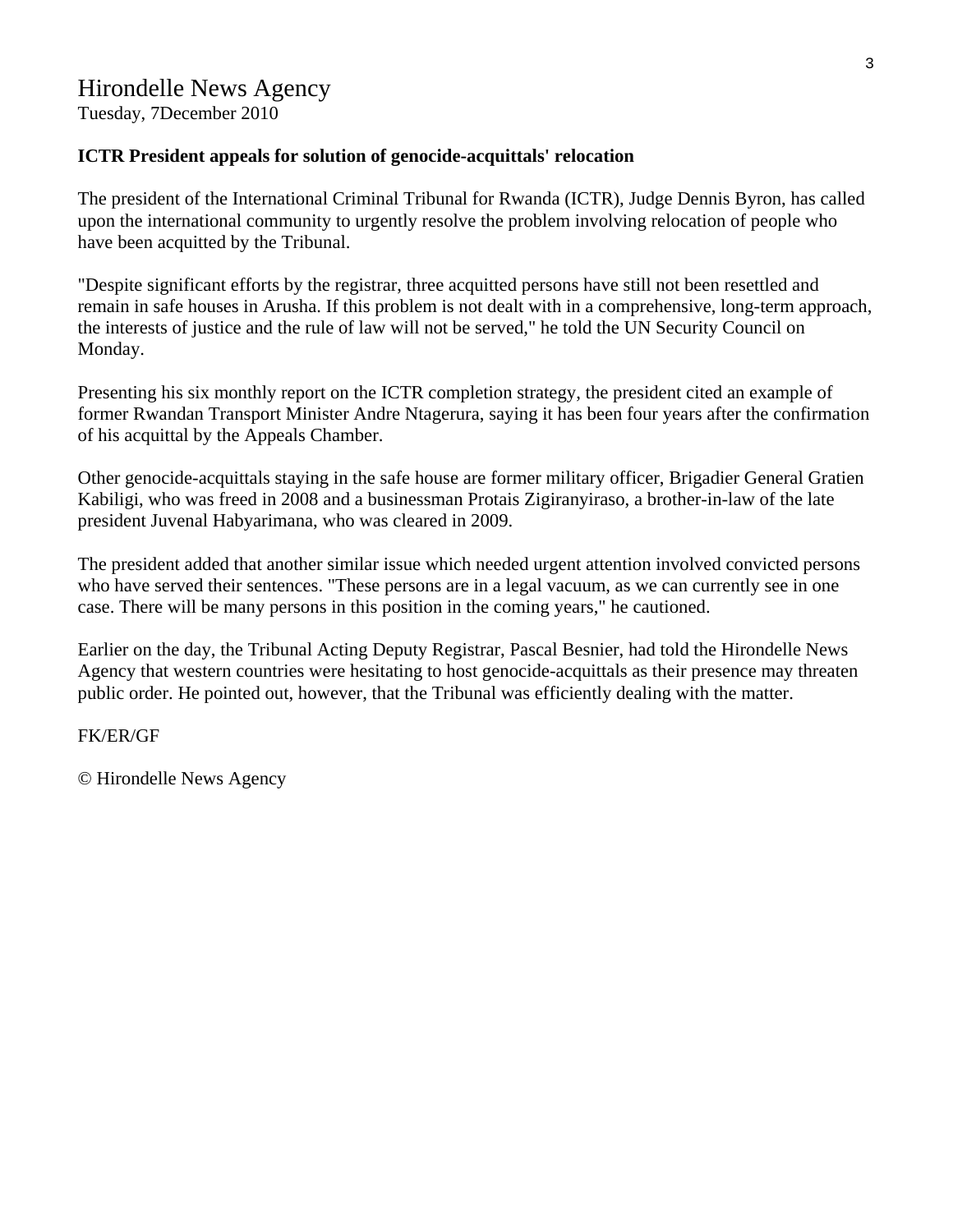UN News Tuesday, 7 December 2010

## **Press conference on '2010 gender report card' on international criminal court**

Source: United Nations Department of Public Information (DPI)

Even with the lack of reparations, or even basic services for women victims of conflict-driven violence, justice for women was "still an afterthought", Anne Marie Goetz, Chief Adviser on Governance, Peace and Security at the United Nations Development Fund for Women (UNIFEM), said today.

"If anyone doubts the importance of the work of the Women's Initiatives for Gender Justice, let's remember the rapes this summer in the DRC [ Democratic Republic of the Congo] — conflict-inspired rapes that go on all the time," she said at a Headquarters press conference to launch the 2010 Gender Report Card on the International Criminal Court.

Ms. Goetz said it was "shocking" to learn from the report — penned by the Women's Initiatives for Gender Justice — about the still-low number of women witnesses and the pattern of rejecting the value of their testimony. It was all a reminder of how critically important it was to insist on justice for war crimes, she said, adding that UNIFEM was happy to have been associated with the launch of the Gender Report Card, an example of "excellent civil society activism".

She went on to point out that sexual violence against women in conflict had not even been understood as a war crime until relatively recently, and activism inside and outside the courts had contributed to remedying that. Women's Initiatives for Gender Justice was one of the best examples of systematic, serious, even scientific, analysis of the situation. For its part, UN Women would be an important actor in the United Nations system, but there was a long way to go, she cautioned, noting that even when women stood up to testify, they needed enormous support, and that less than 4 per cent of the violations they talked about concerned sexual violations in conflict situations.

Accompanying Ms. Goetz were Brigid Inder, Executive Director of Women's Initiatives for Gender Justice; Amira Khair, Women's Initiatives Sudan Programme Officer; Maria Solis Garcia, Board Member; and Nanette Braun of UN Women, who moderated the event.

Ms. Inder explained that Women's Initiatives was an international women's rights organization advocating for the prosecution of gender-based crimes while working with the women most affected by armed conflicts under review and investigation by the International Criminal Court. Such conflicts affected Uganda, Democratic Republic of the Congo, Sudan and the Central African Republic. The 2007/2008 post-election violence in Kenya had led to another investigation by the Court, and a further probe had been opened in Kyrgyzstan following the violence there in 2009.

The 2010 "report card" was the sixth produced annually, Ms. Inder said, adding that it reviews all major judicial developments, including the opening of investigations, announcements of arrest warrants, witness-protection issues, assistance to victims and outreach activities, among others. It also reviews the International Criminal Court's institutional development and its overall progress towards maturity as an international public institution for justice. The report basically summarizes all major substantive developments related to the Court.

She said monitoring and critiquing the International Criminal Court was one strategy employed by Women's Initiatives to advocate for gender-inclusive justice and promote the inclusion of women in shaping international criminal law, as lawmakers, practitioners, decision-makers, participants and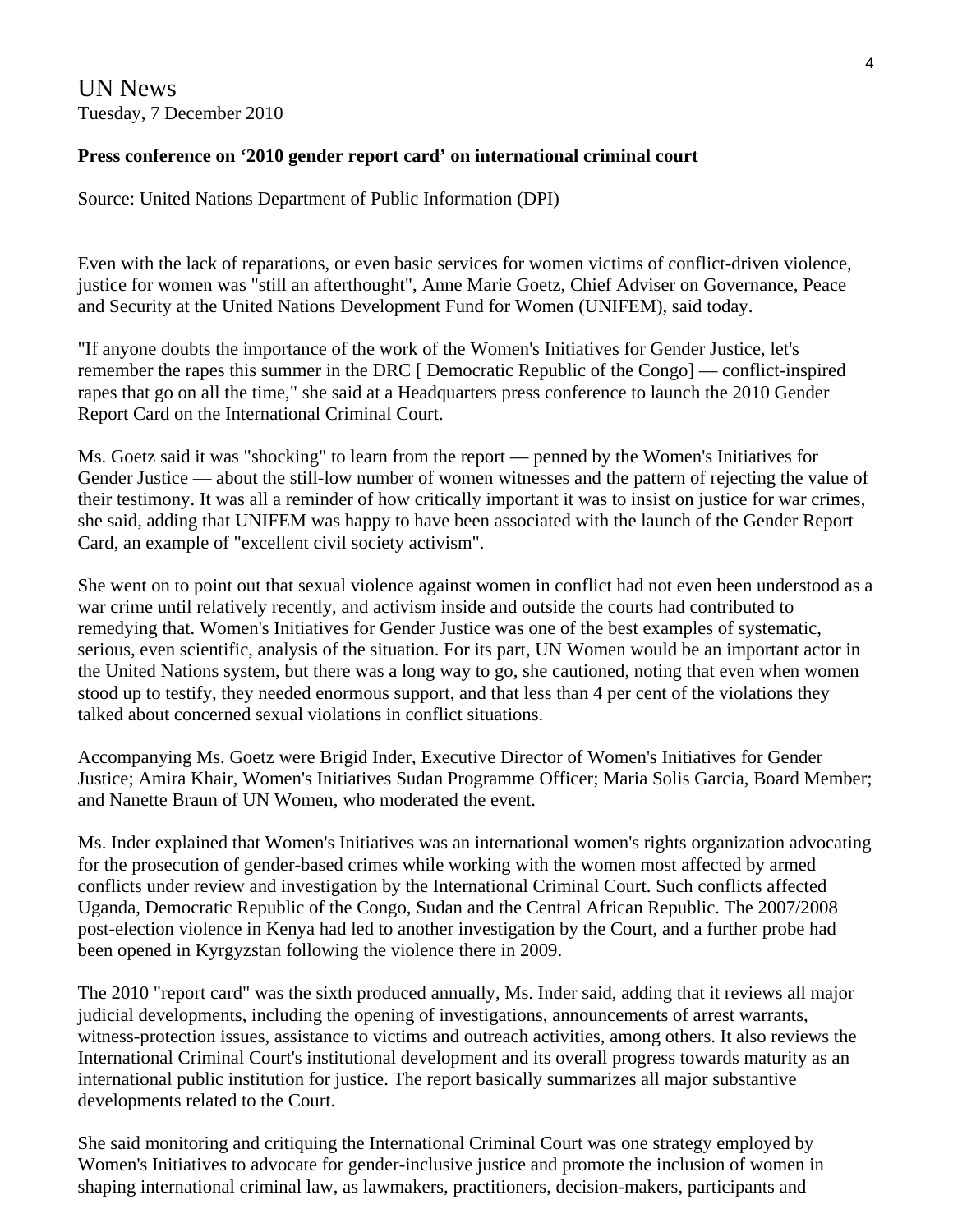beneficiaries of the justice process. The international Court was a relatively new institution, having functioned for just seven years, and it was still developing its own benchmarks and processes, she acknowledged, touching on a few "firsts" for 2010.

For the first time, charges of genocide had been confirmed against an indictee, she noted, saying they included acts of rape and sexual violence; the first trial in relation to crimes committed in the Central African Republic had begun; the first witnesses had provided testimony in relation to sexual violence charges; the first expert witness had addressed gender-based crimes before the Court, in relation to the Lubanga case and the gender dimensions of the enlistment and conscription of child soldiers, and three participating victims had also been allowed to testify; an all women-bench had presided over a trial; and, for the first time, the Prosecutor had exercised his "proprio motu powers" by opening an investigation in relation to the post-election violence in Kenya.

It had also been a year of firsts for States parties, Ms. Inder said, highlighting the crucial decision to treat the crime of aggression as a crime accountable before the International Criminal Court. Four more States had become Parties to the Rome Statute, bringing to 114 the total number of adherents. However, progress was seriously lagging in terms of participation by women victims, she said, pointing to their significant under-representation on the Court, as detailed in the report. The Court had recognized more men than women as victims "in every situation and in each case", she said, adding that no women had been recognized in relation to two of the three Sudanese cases for which victims' applications had been received. Additionally, twice as many men as women on average had been recognized in the Democratic Republic of Congo and Uganda cases.

The gender breakdown of victims was "simply out of kilter" with the crime-base of the conflicts, as documented by a variety of sources, she said, attributing that in part to women's limited access to the range of media and information sources upon which the Court relied to reach affected communities. "We are urging the Court to pay attention to that," she stressed.

Touching on matters relating to the Court's substantive prosecutions, she noted that 40 per cent of charges for gender-based crimes had been dismissed in cases for which confirmation hearings had been held, with judges mostly citing insufficient evidence. Several judicial decisions had questioned the quality of the filings, the sufficiency of the evidence, and the linkage between the charges and elements based on the evidence presented.

Ms. Inder recalled that in the Lubanga trial, the first case before the Court involving sexual violence against girl soldiers, the charges had never been brought because they had not been prioritized in the original investigations. Compounding that, the Prosecutor had proposed a 50 per cent reduction in investigation days for 2011. "We are concerned that a reduction in investigation days could signal the Office of the Prosecutor intends to, or may simply lapse into, an over-reliance on media sources and other secondary material," she warned.

Turning to the trial of Jean-Pierre Bemba — former Vice-President of the Democratic Republic of the Congo and the most senior political figure to appear before the Court — she said the case was important because evidence of sexual violence and charges of gender-based crimes comprised a significant part of the Prosecution's case. The trial would involve the largest number of witnesses for sexual violence in any case before the Court, she said, noting that Mr. Bemba faced charges of rape and murder as war crimes and crimes against humanity, as well as pillaging as a war crime. However, more than half the charges of gender-based crimes in that case had been dismissed, Ms. Inder said, owing to an interpretation by the judges which departed from 10 years of practice and jurisprudence in international tribunals and national courts regarding cumulative charging for crimes of sexual violence.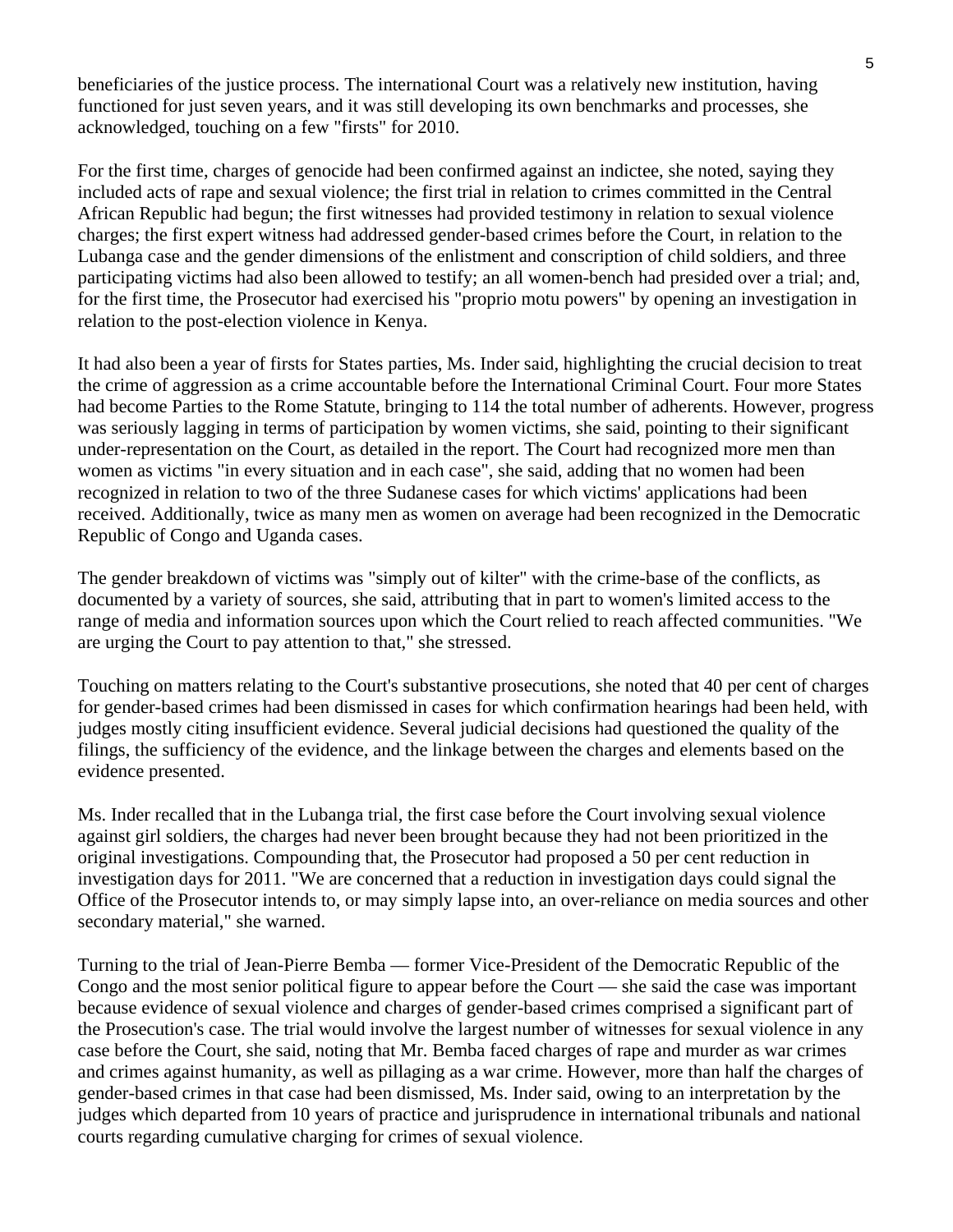Ms. Khair added that since 2005, when it had begun its work in Sudan, Women's Initiatives had focused on supporting women affected by the Darfur conflict, in accordance with the relevant Security Council resolutions.

Ms. Garcia said that each year, the Gender Report Card represented women worldwide, including Latin American women, and was a tool to measure the response of judicial systems to femicide, sexual violence and all gender-based violence suffered by women in the region. Referring to a speech yesterday by the President of Colombia, she said it was "a contradiction" to hear a country defending itself against all violence suffered by women.

To a series of questions concerning the legal position on rape and out-of-wedlock sex in Sudan, Ms. Khair said work was under way to reform the law in question, but women were denied access to justice and medical treatment, and, because they were suffering in conflict areas, they "can't go and complain".

Asked how it was possible to produce the requisite four witnesses to rape, she said that, in Sudan, everything possible was done to learn about a rape case from neighbours. In Sharia, or Islamic law, rape was separate from adultery, and even the Government was trying to get rid of that law.

Ms. Inder added that it would not be possible to reform the law in Sudan without reforming the whole women's agenda and advancing women's rights. Sudan needed a political discourse, which would eventually support a parliamentary discourse.

Replying to another question, she said Women's Initiatives focused on countries under investigation by the International Criminal Court, so it was limited to that extent. It needed the Prosecutor to "move from being sometimes a little more around sound bites and headlines [to] around substance and impact".

Concerning the case against Mr. Bemba, she said there had been a factually strong and compelling opening by the Prosecution at the start of the trial, and several witnesses and victims would testify about issues of sexual violence. The case was "one to watch; a very significant case", she added.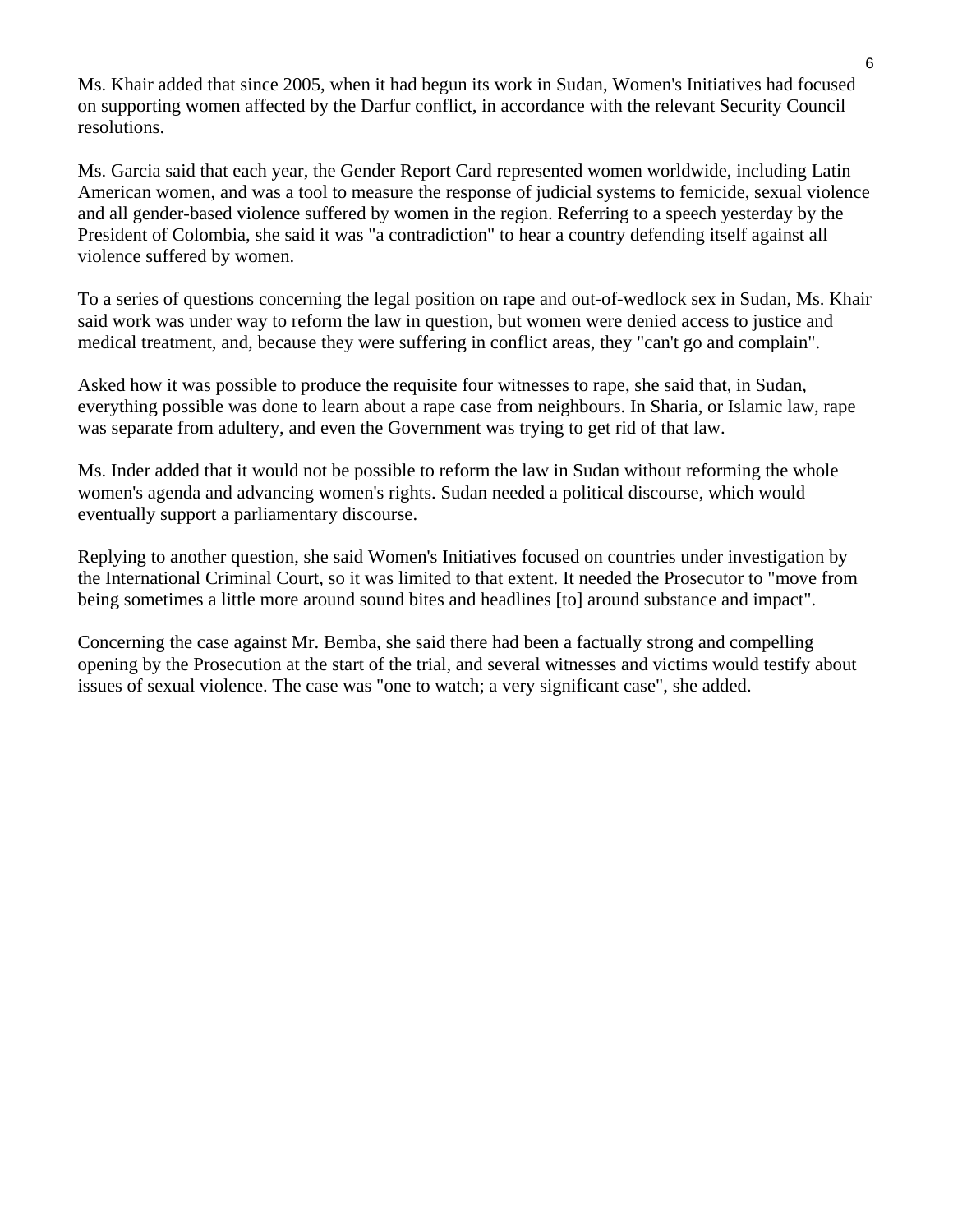# **Cote d'Ivoire: ICC says probe into Ivorian war crimes continuing**

International Criminal Court says probe into Ivorian war crimes continuing - The International Criminal Court (ICC) has confirmed that an investigation into war crimes and crimes against humanity, committed in Cote d'Ivoire, were continuing, a factor likely to pile further pressure on incumbent President Laurent Gbagbo, PANA reported Tuesday.

Cote d'Ivoire is not a signatory to the Rome Statute, creating the ICC, but in 2007, the authorities there accepted that the Court could have jurisdiction in the country.

The preliminary investigations reportedly target Simone Gbagbo, wife of President Gbagbo, and Guillaume Soro, a former rebel chief.

In a statement Monday announcing the commencement of investigations into North Korea's possible war crimes after its recent shelling of the South, the ICC Prosecutor Luis Moreno-Ocampo said the Court was also conducting "preliminary examinations into the situation in Cote d'Ivoire".

"The Prosecutor is mandated to conduct preliminary examinations for the purpose of determining if the Rome Statute criteria for opening an investigation are met," the Court said.

Other situations under preliminary examination by the Office include Afghanistan, Colombia, Guinea, Georgia, Honduras, Nigeria and Palestine.

In 2006, a UN panel recommended that politicians obstructing the return to peace in Cote d'Ivoire be tried at the ICC, several days before the ICC announced it had commenced a probe.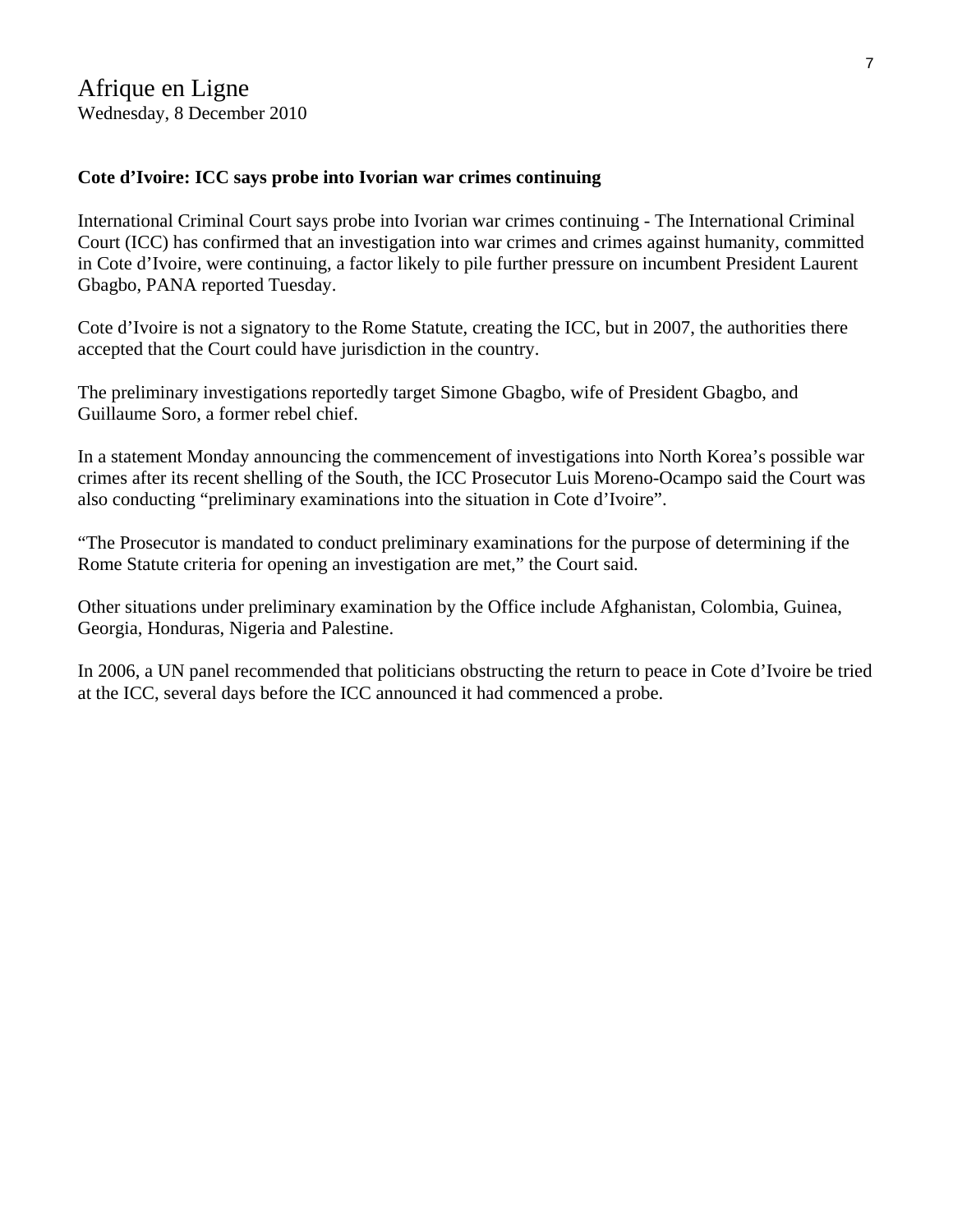# **Africa: Is ICC Prosecutor Continent's Only Hope for Justice?**

### Mwaura Samora

Nairobi — The announcement last week by International Criminal Court (ICC) prosecutor Luis Moreno-Ocampo that he intends to make public the names of the suspected masterminds of the 2007 post-election violence has sent the country into a spin.

Scenes of chest-thumping bravado and accusations across the political divide, triggered by the rather unpalatable prospect of losing political kingpins to The Hague, are now the order of the day. But Mr Moreno-Ocampo insists that there is no turning back, and that no amount of political gimmickry will derail his mega-tonne justice train.

To those unlucky or unruly enough to be in his gun sights, the Argentine is a constant source of dread and sleepless nights. But for the masses affected by the post-electoral turmoil, Mr Moreno-Ocampo is a saviour, a man in whose hands they believe they can safely keep their hopes for justice.Attempt to condemn

Little wonder, then, that there has been a spirited attempt by many suspected villains across the continent to condemn and label the ICC and its erstwhile prosecutor as enemies of Africa's style of governance and justice.

During the ICC Review Conference held in Kampala in June this year, accusations against the court by various delegations raised eyebrows around the world, with some even calling its processes "anti-Africa". Rwanda President Paul Kagame, one of the strongest opponents of the court, once termed the ICC a "vehicle of neocolonialism, slavery, and imperialism".

#### **Weak judicial systems**

The 2006 dismissal of potential cases against US actions in Iraq and the apparent inaction by the ICC on situations in other hotspots outside Africa have also been cited by those accusing the court of applying selective justice. International law experts, however, cite weaknesses in Africa's legal systems as the major cause of the big number of situations being referred to the ICC.

Which is why many in civil society lobby groups, the media, and a large section of the general public have welcomed the growing number of referrals to The Hague as a sign of the continent's commitment to international criminal justice and a desire to weed out the strangling culture of impunity.

Established in 2002 through the Rome Statute as a permanent tribunal to prosecute individuals for genocide, crimes against humanity, and war crimes, the ICC is the last resort for many, even though its authority ranks below that of national courts. This means proceedings are initiated through referrals by a state party, the prosecutor, or the UN Security Council.

As of March 2010, 30 African countries had acceded to the Rome Statute, although only a handful had amended their domestic laws to accommodate its provisions.

A strong pointer to the weaknesses of Africa's judicial systems -- or its love for the machete -- is that most of the situations the court has been investigating since its inception concern conflicts in northern Uganda, The Democratic Republic of Congo, Sudan, and the Central African Republic. Of the ICC's 15 warrants of arrest issued, 11 are for individuals from Africa.

Suspects in custody at The Hague are former DR Congo warlords Thomas Lubanga, Germaine Katanga, Mathew Chui, and Jean-Pierre Bemba, and former Liberian strongman Charles Taylor. Other wanted suspects still at large include Sudan leader Omar al-Bashir and his humanitarian affairs minister Ahmad Harun, Janjaweed militia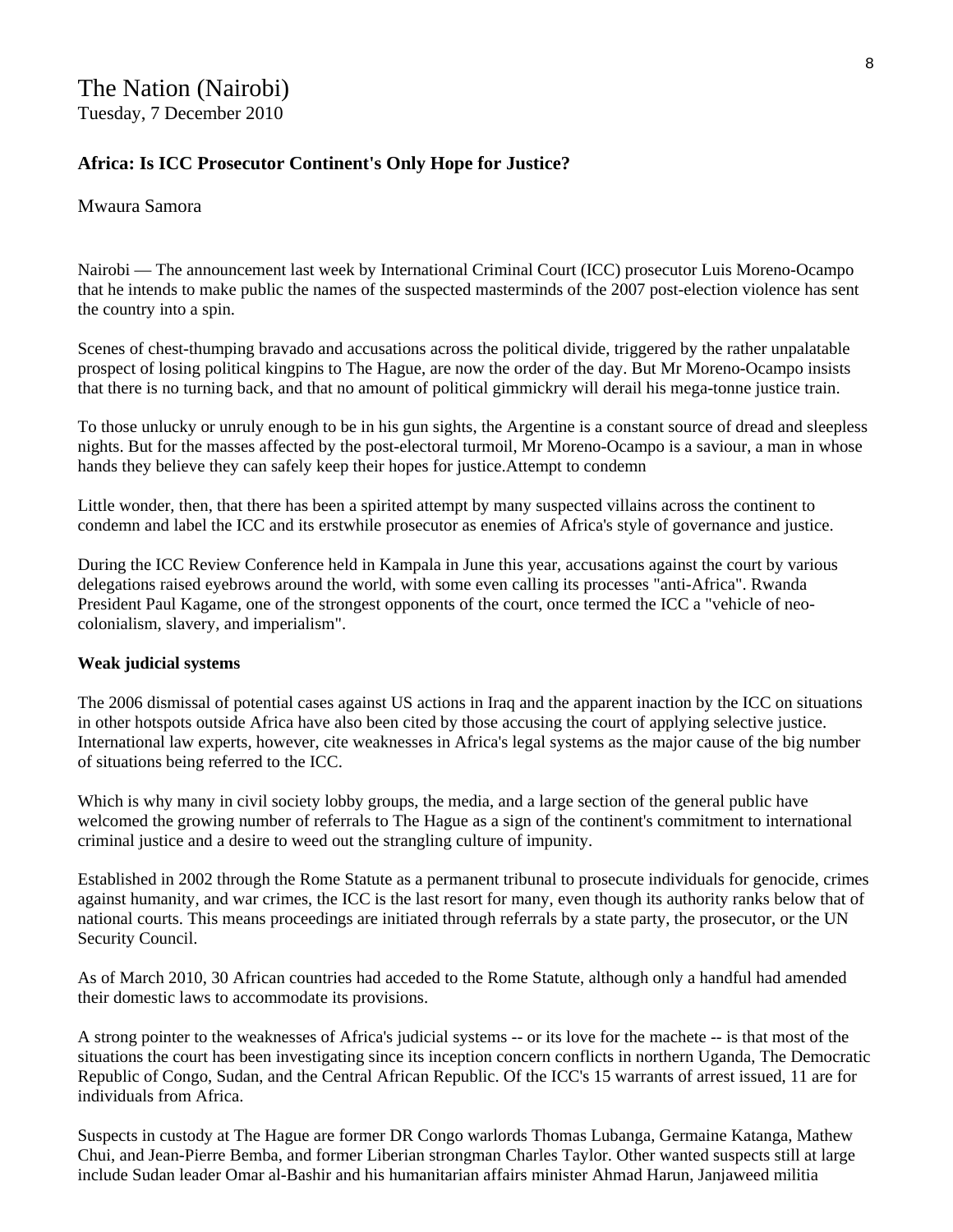commander Muhammad Rahman, the Lord's Resistance Army's (LRA) Joseph Kony, and four of his senior deputies.

The perceived failure by the court to investigate corporate entities accused of fuelling conflict in Africa is one of the issues that many opponents of the court have cited in their allegations of selective justice.

A UN report released in October 2002 accused 85 companies of supplying arms to the Ugandan and Rwandan armies and 25 militia groups in DR Congo. Although the ICC was quick to issue warrants of arrest against Congolese and LRA warlords, critics say it has done or said nothing against these firms, most of them still operating in the Great Lakes region.

"If those indicted have committed any crime, surely they must face the consequences of their actions," says Lord Aikins Adusei, a West African political commentator."But it will also be an incomplete justice if those supplying the weapons and bankrolling the conflicts are allowed to go unpunished."

There are also claims that the fact that major world powers are not bound by the Rome Statute considerably dents the authority of the ICC to act as an impartial centre for justice.

The US, China, and Russia, all permanent members of the UN Security Council, are not signatories, which makes the court toothless in situations where the three are involved. This is evident in the lacklustre approach to situations in the Middle East and Asia, where each member of the council has vested interests.

#### **Hague Invasion Act**

To protect its soldiers against any future action by the court, the US Congress passed the American Servicemembers Protection Act (ASPA) in 2002. Dubbed the "Hague Invasion Act" by opponents, the legislation not only prohibits any form of military aid to countries that have ratified the statute (exceptions granted), but also empowers the US president to use military force to free American soldiers held by the ICC.

To further advance what human rights activists have termed a "two-tier system of international justice", the world's biggest democracy has been coercing nations to sign the controversial Bilateral Immunity Agreements (BIAs), which bar signatories from surrendering American nationals who have committed major crimes to The Hague.

Although President Obama has removed the sanctions to the BIAs, his administration is yet to formalise a policy decision on either the ICC or the bilateral agreements.

The few African nations -- like Kenya and Malawi -- that refused to sign the repressive BIAs were penalised by drastic cuts or withdrawal of military funding. Reports indicate that around 100 countries, mostly economically vulnerable Third World nations, are party to these agreements.

But, apart from lifting the BIA sanctions, the current American administration has softened the country's stance on the ICC by sending delegations to the court's annual meeting of the Assembly of States Parties in The Hague in 2009 and the Review Conference in Kampala earlier this year. And, on both occasions, US representatives expressed their country's desire to cooperate with the court.

"After 12 years, I think we have reset the default on the US relationship with the court from hostility to positive engagement," said State Department Legal Adviser Harold Koh of the future of US-ICC relations in light of the Kampala Review Conference. "In this case, principled engagement worked to protect our interest, to improve the outcome, and to bring us renewed international goodwill."

In a move that might significantly shift the paradigms of international justice, member states at the ICC Review Conference in Kampala agreed to add the crime of aggression to the list of the court's prosecutable offences. Expected to come into force in 2017, the amendment will give the prosecutor or a state party the authority to initiate an aggression case where the UN Security Council fails to take action.

Probably piqued by politicians' claims that The Hague's actions may destabilise regions, Mr Moreno-Ocampo has, on numerous occasions, emphasised that his investigations follow legal rather than political possibilities. And he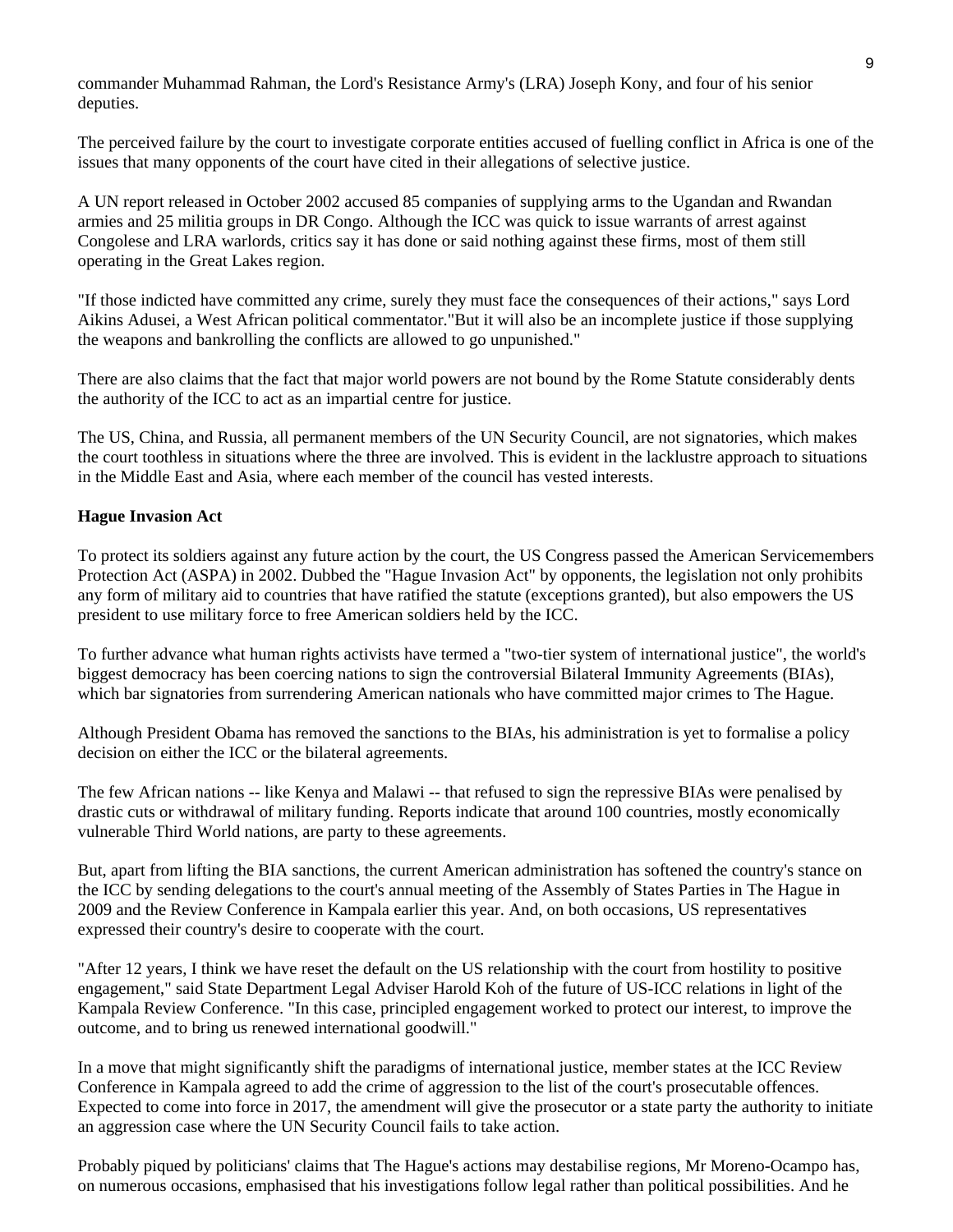repeated this assurance during the National Dialogue and Reconciliation Conference in Nairobi last week, saying he was not interest in the cause of the Kenyan violence, but the alleged perpetrators.

This tricky balancing act, made worse by wily politicians and their supporters, points to the winding path through which Mr Moreno-Ocampo and his team must manoeuvre to rid their court of any iota of susceptibility to politicisation.

In Kampala last June, for example, the sharply divided Kenyan delegation clearly manifested the ODM-PNU coalition rifts in plenary sessions, where they differed on almost every issue despite being presumed to represent the collective position of the nation over the ICC.

#### **Investigate Museveni**

During the same gathering, a Ugandan opposition leader called on the ICC to investigate the country's president, Yoweri Museveni. While presenting his evidence to the prosecutor, Mr Olara Otunnu, head of Uganda Peoples Congress Party, said President Museveni should be investigated for crimes committed in Kampala, northern Uganda, and the DR Congo.

This came even as the Lord's Resistance Army leader Kony refused to negotiate any peace deal until the warrants against him and four of his top aides are dropped. But the LRA might be headed for the gallows if a recent plan by President Obama to disarm the group materialises.

However, for many, it was the ICC's warrant of arrest against Sudan President Omar al-Bashir a year ago that proved it had the guts to go after the "big fish". Charged with genocide, war crimes, and crimes against humanity in Darfur, al-Bashir made history by becoming the first sitting head of state to be indicted by the ICC.

But the African Union reacted swiftly by convening a gathering in Libya, where members voted against the directive, with Senegal calling on all African countries to withdraw their ICC membership en masse as a sign of protest. The request was not granted, and, instead, several African countries have since declared their will to implement the arrest warrant.

Although the Sudan leader has dismissed the indictment as the antics of a "white man's court" designed to destabilise Africa, the dragnet is rapidly closing in on him. And, although countries like Kenya and Libya have allowed the wanted head of state within their borders, he has already been excluded from the Olympics in Beijing, the World Cup in South Africa, and the African Union heads of states summit in Kampala.

Before making the bold move against the Sudanese supremo, Mr Moreno-Ocampo had been criticised by human rights groups for his cautious approach to states like Rwanda and Uganda.

#### **Friendly countries**

But after the move, Mr Antonio Cassese, a former president of the International Criminal Tribunal for the former Yugoslavia who chaired the United Nations Commission of Inquiry on Darfur, criticised Mr Moreno-Ocampo for charging al-Bashir with genocide and issuing a public warrant of arrest. This, Mr Cassese argued, made it easy for the Sudanese leader to avoid arrest by travelling only to friendly countries.

"If Moreno-Ocampo intended to pursue the goal of having al-Bashir arrested, he might have issued a sealed request and asked the ICC's judges to issue a sealed arrest warrant, to be made public only once al-Bashir travelled abroad," Mr Cassese wrote in an article published by SudaneseOnline.com in July 2005.

But, to many, that does not matter. What matters is that the wheels of justice have begun to turn, no matter how slowly. And no one could sum that hope better than the prosecutor general of Rwanda, Mr Martin Ngogo.

"There is not a single case at the ICC that does not deserve to be there. But there are many cases that belong there, that aren't there.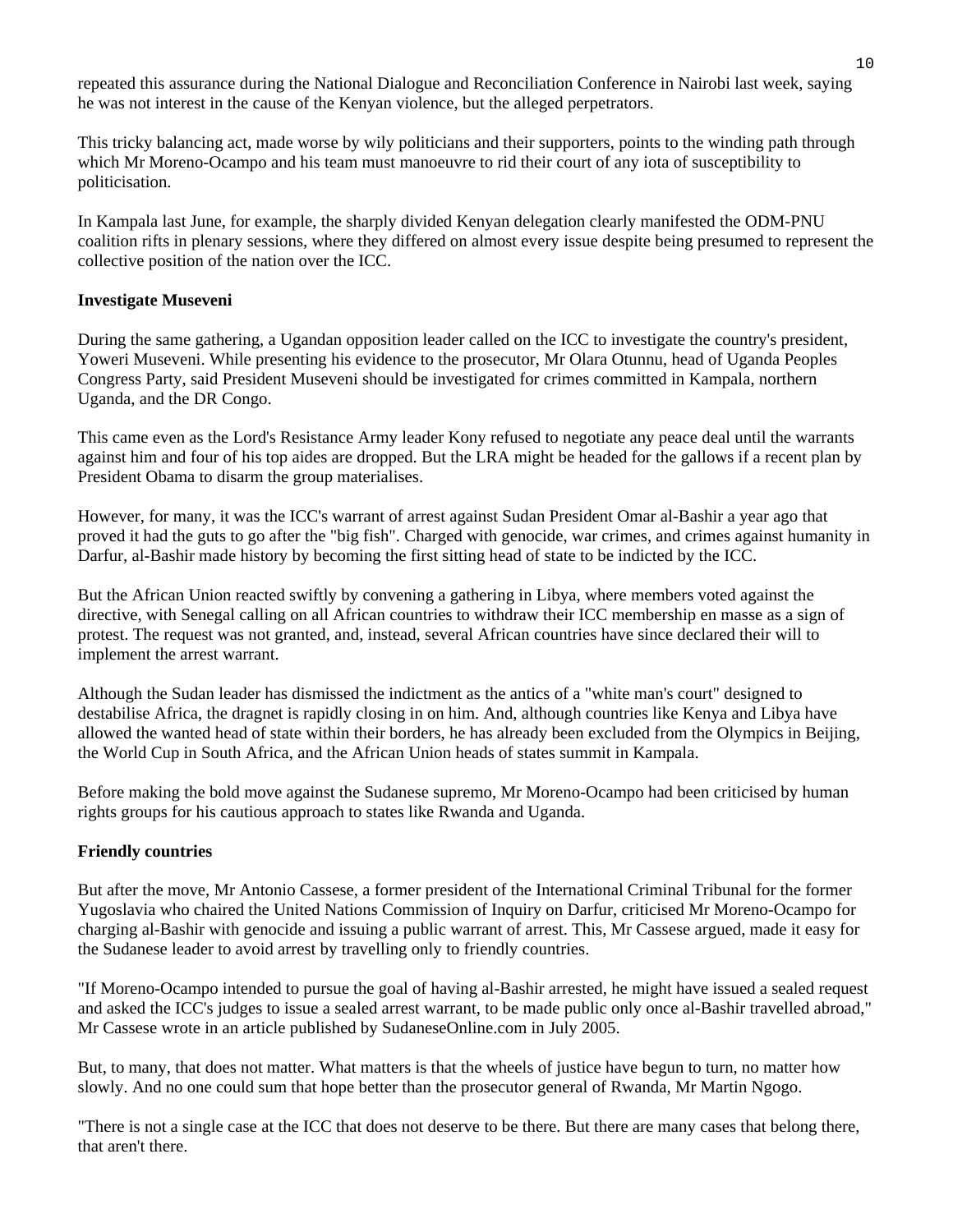CNN Monday, 6 December 2010

# **International Criminal Court looking into Korean incidents**

#### By the CNN Wire Staff



Damaged buildings on South Korea's Yeonpyeong Island on December 3, 2010 following a North Korean artillery attack.

#### **STORY HIGHLIGHTS**

- A preliminary investigation will determine whether a probe will be opened
- The international court is looking into the sinking of a South Korean ship in March

The court also is probing the shelling on Yeonpyeong Island last month

**(CNN)** -- The International Criminal Court has opened a probe into the North Korean shelling of Yeonpyeong Island last month and the March sinking of a South Korean warship, allegedly by a North Korean submarine, to evaluate if the incidents constitute war crimes, the court said Monday. "The office of the prosecutor has received communications alleging that North Korean forces committed war crimes in the territory of the Republic of Korea," the court said in a written statement. "The prosecutor of the ICC, Luis Moreno-Ocampo, confirmed that the office has opened a preliminary examination."

A preliminary investigation will determine if the criteria are met for opening an investigation under the Rome Statute, the court said. That statute set up the court and governs it. North Korean forces launched an artillery barrage that killed four people on South Korea's Yeonpyeong Island on November 23. Pyongyang accused the South of provoking the attack, which also injured 18 people, because shells from a South Korean military drill landed in Northern waters. In March, 46 South Korean sailors died when the warship Cheonan sank in the Yellow Sea. South Korea, as well as an international investigation conducted by South Korea, U.S., Swedish, British and Australian officials, have blamed a North Korean torpedo for sinking the ship. North Korea has denied culpability.

The International Criminal Court, located in The Hague, Netherlands, has had jurisdiction over "war crimes, crimes against humanity or genocide" committed on South Korean territory since 2003, the statement said.